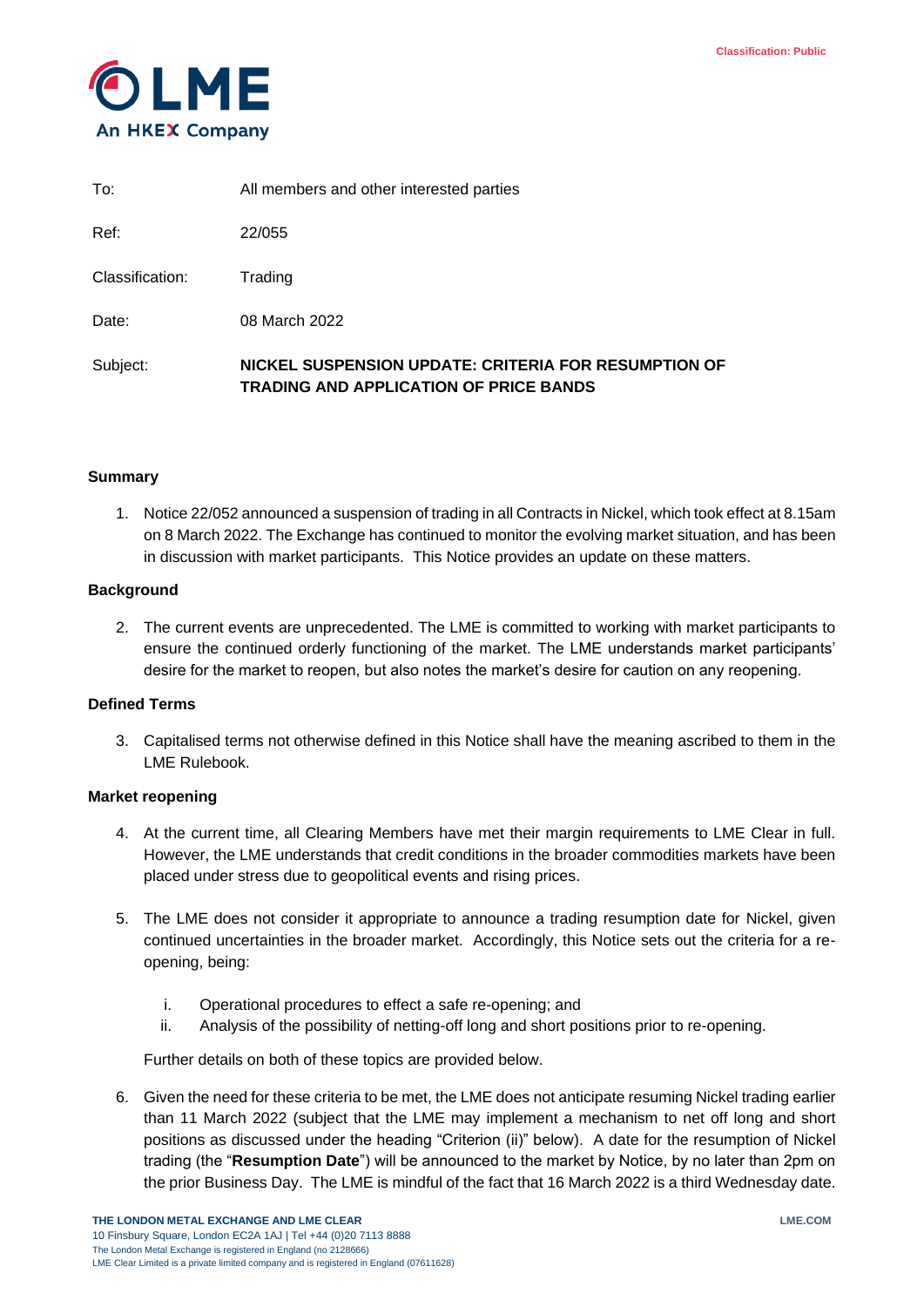

7. As set out in Notice 22/052, Nickel delivery positions will continue to roll forward at level until delivery recommences, on the first Settlement Business Day following the Resumption Date.

### **Criterion (i): Operational procedures to effect a safe re-opening**

- 8. On the Resumption Date, the LME currently anticipates that it will resume Nickel trading at or around 9am London time. This is designed to ensure that maximum liquidity will be available to support the contract. A 9am opening time would be maintained until such date as the LME is confident to return the Nickel market opening time to 1am.
- 9. The LME currently anticipates that it will set a maximum limit-up and limit-down for all outright Contracts in Nickel on all Execution Venues of (indicatively, and subject to further analysis) 10% in either direction. On the Resumption Date, this will be relative to (ie 10% either side of) the Closing Prices on 7 March 2022. This would cap the maximum outright move which can occur following the resumption of trading, and allow the consequent impacts (in particular, the need for additional margin to be paid) to be managed in an orderly manner.
- 10. It is therefore possible that the market may take more than one day to reach a stable outright Nickel price, if the move required to attain such price is greater than the proposed 10% price limit.
- 11. In relation to LMEselect, the LME's current intention is to utilise price bands for order submission. The LME's price band functionality can be manually adjusted on Contract and Prompt Date levels in line with market conditions, to support orderly trading. The price band functionality enables the LME to manage volatility which may include, where appropriate, the temporary suspension of the matching of orders on LMEselect. Trades on other Execution Venues will be prohibited, through manual controls, from being executed outside the price band.
- 12. With effect from the Resumption Date, the LME would set the price band at the commencement of trading at the defined percentage either side of the central reference price, which would be the previous published Closing Price. Thereafter, and until further notice, the LME will not re-calculate the central reference price during each Business Day that the price bands are in effect.
- 13. In the event that the price band is triggered, trading would continue but order placement of bids above the higher price band or offers below the lower price band will be rejected. In particular, carry trading will still be enabled (provided that the carries trade within their respective price limits), allowing (for example) date adjustments and tom/next rolls to be booked, even if the maximum outright price fluctuation had been reached.
- 14. The LME intends to publish a Notice setting out in further detail how the price bands would operate. The LME will also consider whether it might be appropriate to apply price bands to other metals.

#### **Criterion (ii): Analysis of the possibility of netting off long and short positions prior to re-opening**

- 15. Based on its market engagement, the LME recognises that market orderliness may be further enhanced by reducing the volume of short positions in the market (and from which participants would be expected to wish to exit as soon as possible on the Resumption Date, with a consequent upward pressure on price).
- 16. Accordingly, the LME will consider the viability of a mechanism to net-off, on a voluntary basis, large long and short position-holders on each Prompt Date for Contracts in Nickel, prior to the Resumption